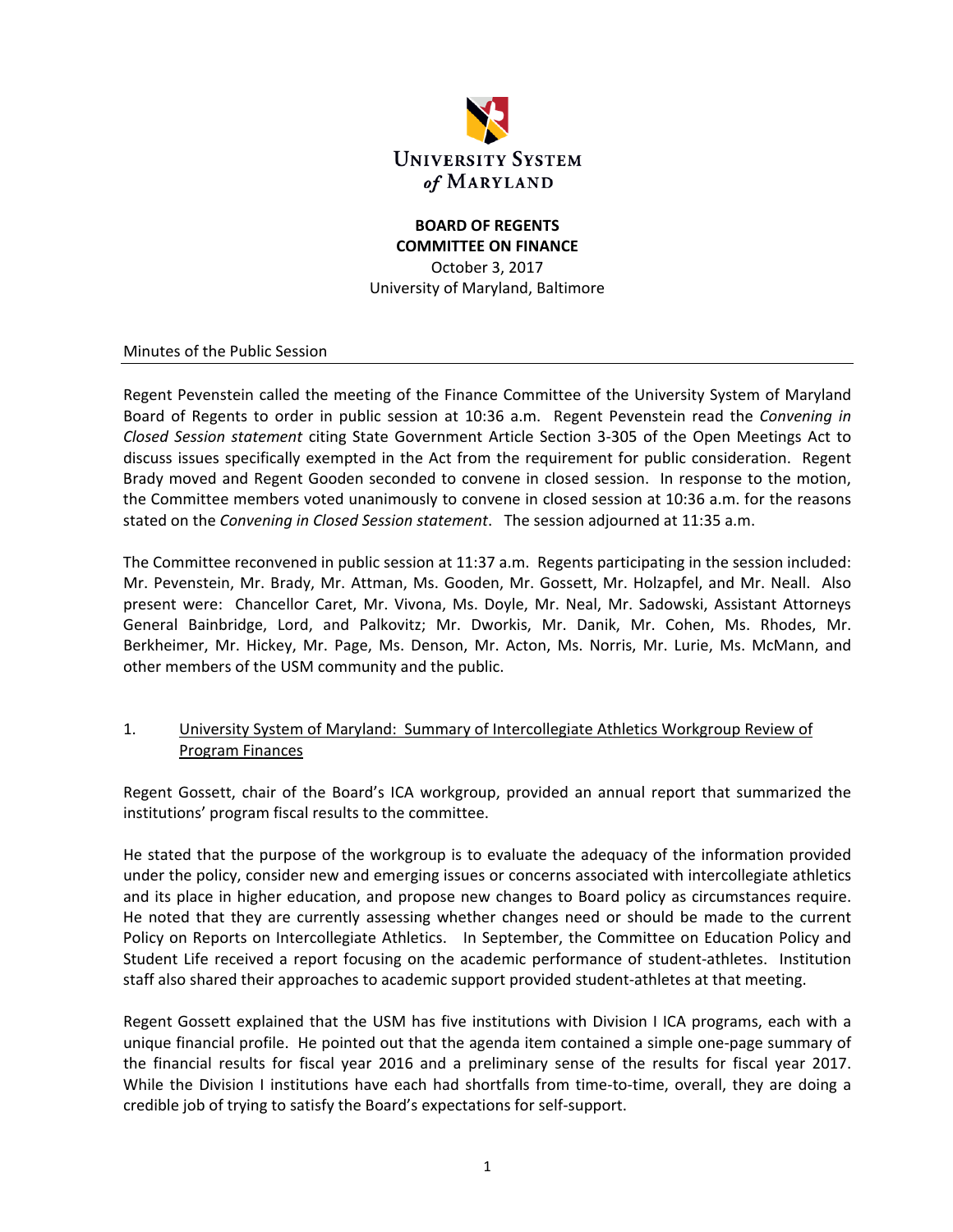Turning to Coppin, the ICA program is carrying a liability to the University as a whole, of more than \$9 million. Coppin is first working to eliminate the annual operating deficit, though this has been difficult with the enrollment challenges the institution is experiencing. In response to a question by Regent Gooden, Regent Gossett indicated that once the annual ICA operations are stabilized, then perhaps the workgoup would come to the Board to begin discussions on the possibility of absorbing the existing deficit. Of note, Coppin's student‐athletes achieve academically at a higher level than the student body as a whole. UMES has also suffered enrollment declines that have caused shortfalls in ICA program resources. Both institutions are working hard to develop alternative ICA resources, as well as restoring enrollment to more historical levels. One revenue generating idea Regent Gossett revealed was the possibility of selling "courtside" seats for Coppin's basketball games.

Returning to the report, UMBC and Towson are both projected to generate small surpluses for FY 2017. UMCP's intercollegiate athletics is a major campus enterprise with a degree of complexity that requires additional, close review by the Regents within the workgroup. The change in conferences from the ACC to the Big Ten, the need to fund and finance facilities required to compete in a Power 5 conference, and the legacy of funding arrangements associated with Maryland Stadium and the Xfinity center, all play into the backdrop behind the campus' athletics finances that Regents must understand and watch closely.

Following the report there was a brief discussion regarding procedures in place to report any potential coach/staff infractions. Regent Gossett described that the information flow would tend to be as follows: Athletic Director to President to Chancellor to Board—depending on the severity of the infraction.

#### **The Report was accepted for information purposes.**

## 2. University System of Maryland: Waiver of Certain Residency Requirements for Relocating Employees of a new Second Headquarters of Amazon.com, Inc.

Regent Pevenstein noted that Amazon's impending decision had been in the news a great deal lately, pointing out that it would be a tremendous economic development opportunity for the State of Maryland if selected as the location for the second headquarters.

He indicated that the committee had been asked to consider a resolution to provide a waiver of the 12‐ month requirement for Maryland residency for tuition purposes for any Amazon.com Inc. employee, as well as their spouses and children, who would relocate to Maryland to work for the company—if Amazon established its second headquarters the State. Similar resolutions were previously adopted by the Board to provide short-term residency waivers to those employees/families relocating to the State for BRAC (and potentially FBI) job assignments.

Regent Pevenstein explained that with a supportive recommendation of the committee, the Board would convene a special meeting later in the day to take action on the resolution.

**The Finance Committee recommended that the Board of Regents approve the subject resolution.** (Regent Pevenstein moved recommendation, seconded by Regent Holzapfel; unanimously approved)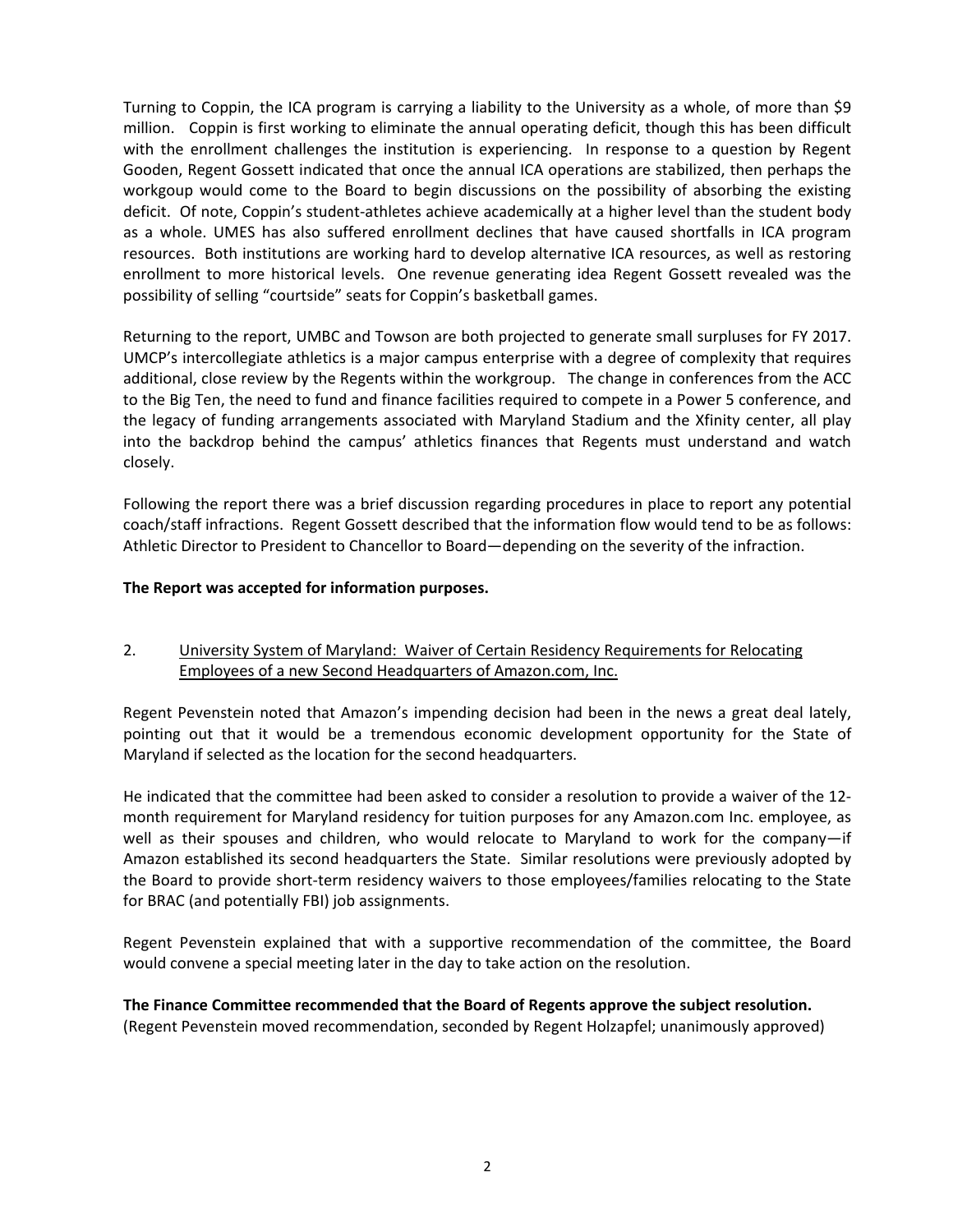## 3. Establishment of a \$50M Quasi‐endowment Fund to Provide Facilities Renewal Funding for State‐Supported Facilities

Regent Pevenstein reiterated his support of facilities renewal as he summarized the item. This item will formalize the Board's authorization to establish a quasi-endowment of \$50M to provide annual spendable income of approximately \$2.2M per year for facilities renewal spending on state-supported facilities. By state law, the System is required to maintain almost all of its cash balances on deposit with the State Treasurer. Those funds typically earn from 0.5% to 2%, while the endowment portfolio is invested to return 6 - 7% per year. Once the fund is operational, each institution will receive annual spendable income distributions proportionate to their contributed amounts, and in accordance with the Board's Policy on Spendable Income. Regent Holzapfel noted that the omission of any mention of inflation caught his eye, and asked if an investment policy statement was needed for the fund. Mr. Vivona indicated that it would not be necessary, as there are already polices in place that govern the investment of funds, and this quasi-endowment fund would be subject to the same investment and spending policies, with a goal of maintaining purchasing power.

**The Finance Committee recommended that the Board of Regents approve the establishment of a quasi‐endowment, to be funded by contributions from the institutions and USM Office, in an aggregate amount not to exceed \$50 million, with the spendable income to be used for facilities renewal spending on state‐supported facilities.**

(Regent Pevenstein moved recommendation, seconded by Regent Holzapfel; unanimously approved)

# 4. University System of Maryland: Official Intent Resolution on Reimbursement of System Cash Balances Spent on Revenue Bond‐Authorized Projects

Regent Pevenstein explained that historically, the System has issued revenue bond debt, and then used the cash proceeds to fund academic and auxiliary projects the Board has approved for bond funding. The past few years, bond proceeds have been exhausted before the System has been ready to go to the bond markets to sell additional debt. The financial markets and bond rating agencies prefer to see audited financial statements in final form and as a result, the recent practice has been to go to the market in early January. The IRS requires that the Board indicate, via approval of this resolution, that it intends to reimburse the cash-balances [temporarily] used for projects that will be funded with Revenue Bond proceeds. Regent Neall added that he thought this course of action was a great use of the System's fund balance.

**The Finance Committee recommended that the Board of Regents approve the subject resolution to enable the spending of System cash balances on revenue bond‐authorized projects to be reimbursed from the proceeds of the next bond issue.**

(Regent Pevenstein moved recommendation, seconded by Regent Neall; unanimously approved)

#### 5. Salisbury University: Increased Authorization for Severn Residence Hall Renovation

Regent Pevenstein moved along to the final item on the agenda. He said that Salisbury University is seeking to increase the current authorization for a renovation project in its Severn Residence Hall. The project was funded using institutional cash in the System‐Funded Construction Program for a total of \$6.5M.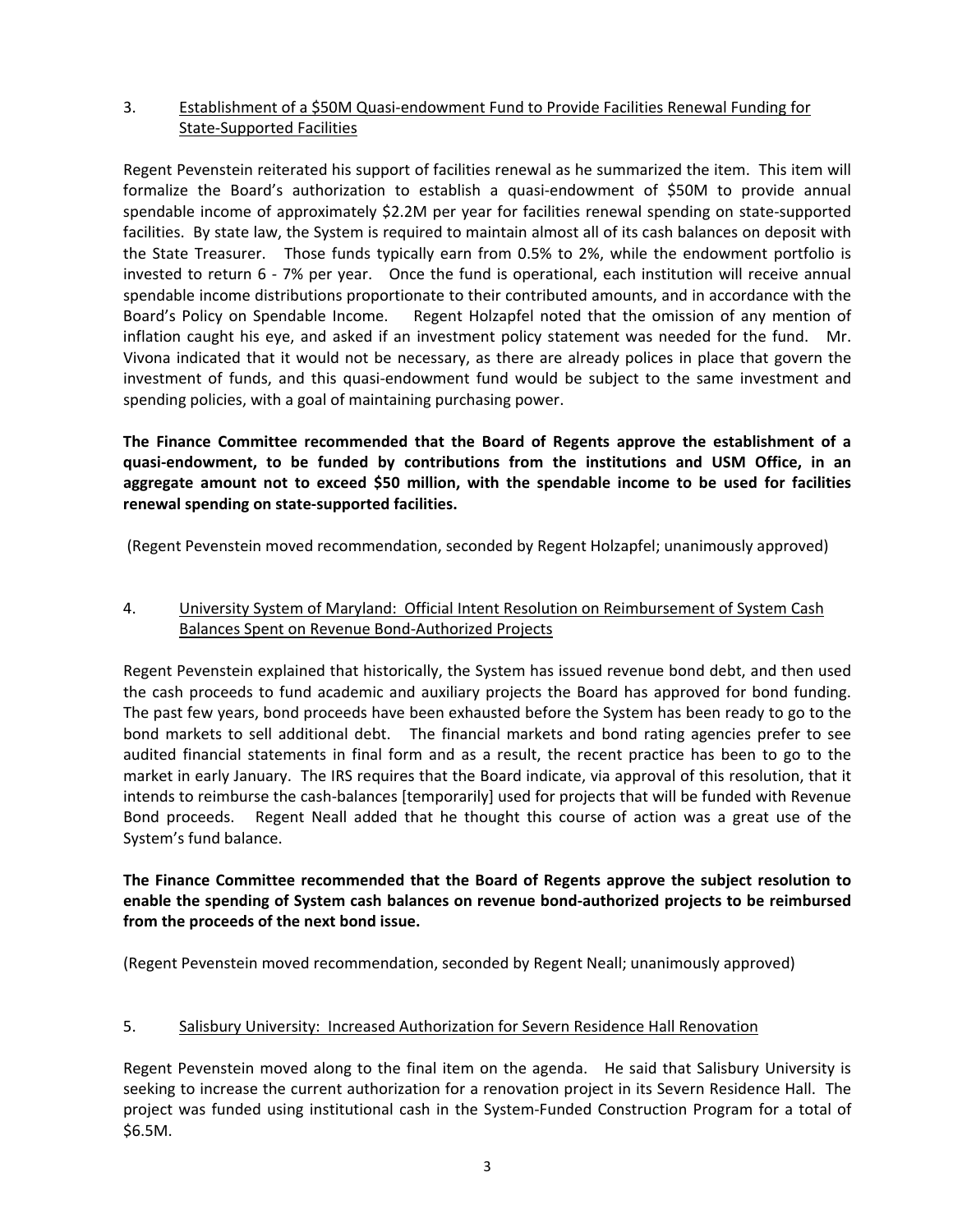Eric Berkheimer, an Associate Vice President at Salisbury, addressed the committee. He stated that the project was the last link in a chain of seven years of comprehensive housing improvement projects. The subject project was bid last spring, but late in the spring construction cycle, and yielding just a single bid. The campus team reexamined the project, utilized value‐engineering, reduced the required liquidated damages, and timed the outreach to get into the early bidding queue. He added that they are in discussions with UMCP A/E regarding the utilization of contractor incentives (vs. large liquidated damages) to bring the project in on schedule, since a fall semester opening is essential for a student residence.

**The Finance Committee recommended that the Board of Regents approve an increase in authorization of \$1.5 million for a total project cost of \$8,000,000 for the Severn Hall Renovation at Salisbury University.**

(Regent Pevenstein moved recommendation, seconded by Regent Brady; unanimously approved)

The meeting was adjourned at 12:13 p.m.

Respectfully submitted,

 Robert L. Pevenstein Chairman, Committee on Finance